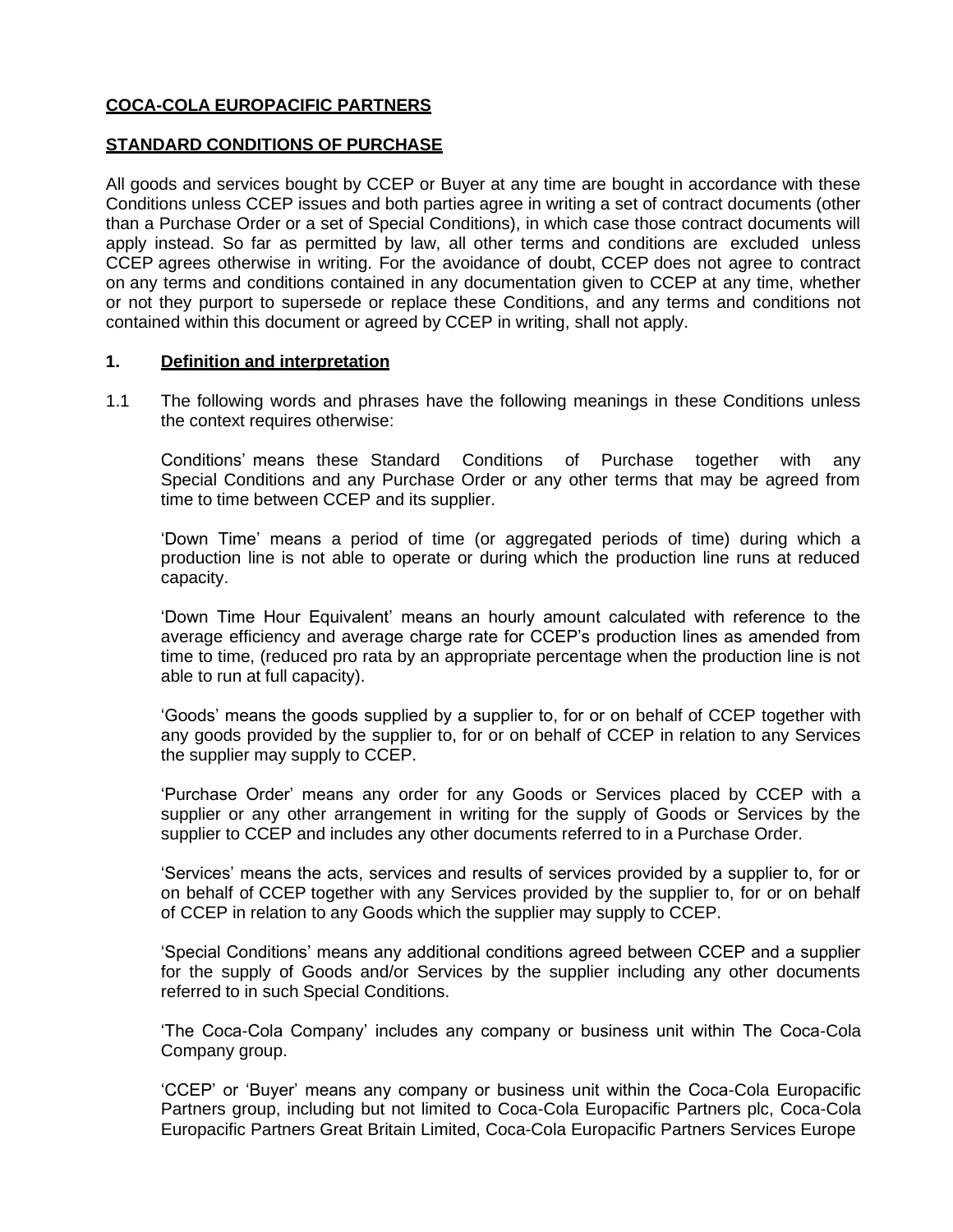Limited, Coca-Cola Europacific Partners Belgium SPRL, Coca-Cola Europacific Partners Services SPRL, Coca-Cola Europacific Partners Nederland B.V., Coca-Cola Europacific Partners Luxembourg SARL, Coca-Cola Europacific Partners Sverige AB, Coca-Cola Europacific Partners Norge AS, Coca-Cola Europacific Partners France SAS, Coca- Cola Production SAS, Coca-Cola Europacific Partners Deutschland GmbH, Coca-<br>Cola Europacific Partners Ísland ehf., Coca-Cola Europacific Partners Cola EuropacificPartners Ísland ehf., Coca-Cola Europacific Partners

Iberia S.L.U.., Compañia Norteña de Bebidas Gaseosas Norbega, S.A.U and Coca-

Cola Europacific Partners Services Bulgaria EOOD and each of these companies' parent undertaking or its subsidiary undertaking or a subsidiary undertaking of its parent undertaking, in each case from time to time.

'You' and 'your' means the supplier named in the Special Conditions, a Purchase Order or other contract documentation issued by CCEP to a supplier.

1.2 The headings to the Conditions are for information only and do not affect their interpretation.

## **2. Acceptance**

- 2.1 The issue of a Purchase Order or a set of Special Conditions by CCEP constitutes an offer by CCEP to purchase the Goods and/or Services on the terms contained in the Conditions.
- 2.2 Any acceptance by you of a Purchase Order or of the Special Conditions or any performance by you of all or any part of a Purchase Order will mean that you have agreed to the Conditions.
- 2.3 You shall execute all reasonable modifications of the Purchase Order that CCEP has communicated to you in writing. Unless you have sought CCEP's approval in writing in relation to any resulting changes on price, delivery term or other conditions, all reasonable modifications will be executed at the same price, delivery term or conditions as the initial Purchase Order.

## **3. Quality of Goods**

- 3.1 All Goods must be of satisfactory quality and must fully comply with CCEP's requirements including any stated specifications (whether of CCEP or of The Coca-Cola Company) or requirements about quantity, quality, date and time of delivery, standards or description or the requirements of any agreement you may have entered into with The Coca-Cola Company which authorises you to supply CCEP. All Goods must be fit for the purpose for which they are supplied or for which they are commonly used. The Goods must also be free from defects in design, material and workmanship. You must promptly inform CCEP about any potential hazard or risk which you know about or which you think may arise in relation to the transport, handling, manufacture, distribution or use of the Goods.
- 3.2 In addition to any other rights CCEP might have, CCEP may, within a reasonable period following delivery, reject and return to you at your expense any Goods which are faulty or contain a latent defect or which do not fully comply with any stated specifications or requirements about quantity, quality, date and time of delivery, standards or description stated in a Purchase Order, the Special Conditions or otherwise or which are not fit for the purpose for which they are supplied or for which they are commonly used. For the avoidance of doubt, the payment of any damages shall not prejudice any other remedies that CCEP might have under the Conditions.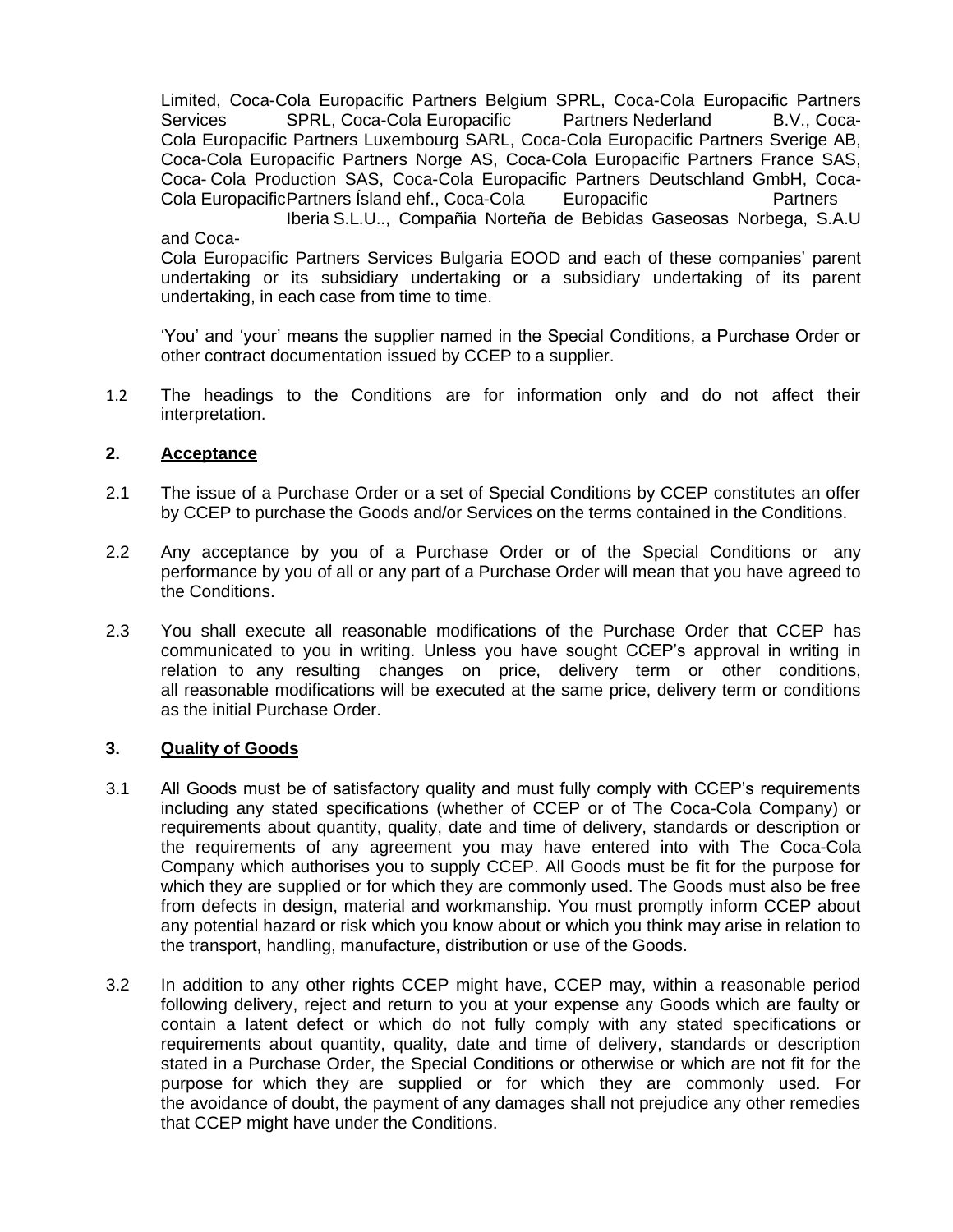## **4. Quality of Services**

- 4.1 All Services must be performed diligently and conscientiously to the best standards possible and must fully comply with CCEP's requirements including any stated specifications, (whether of CCEP or of The Coca-Cola Company) or requirements about standards, description or date and time of performance or the requirements of any agreement you may have entered into with The Coca-Cola Company which authorises you to supply CCEP. You must promptly inform CCEP about any potential hazard which you know about or which you think may arise in relation to the supply of the Services.
- 4.2 You shall provide all labour, tools, equipment and materials required for the performance of the Services. If the Services have been performed at CCEP's site, you agree to leave the site clean and tidy upon completion of the Services.
- 4.3 You will ensure that all personnel performing the Services at any time ("Personnel") are suitably trained, have the necessary skills, experience and qualifications to perform the Services. You acknowledge that CCEP reserves the right to refuse to admit to, or remove from, any CCEP premises any Personnel. You shall on demand remove from the Services any Personnel as requested by CCEP.
- 4.4 CCEP may refuse to pay for any Services which do not comply with CCEP's requirements including any stated specifications or requirements about standards, descriptions or date and time of performance.

# **5. Indemnity**

- 5.1 You are responsible for and shall fully indemnify CCEP and keep CCEP indemnified against all liability, losses, costs, claims, expenses (including legal expenses) and demands which CCEP may incur, howsoever arising from:
	- any failure by you to comply with any of the Conditions, any defect in the Goods or any defect in the performance of the Services, and
	- the death of or injury to any of your employees, agents or subcontractors while doing anything related to the supply of the Goods or the Services.
- 5.2 The only exceptions in each case are (i) damage, loss or injury caused by any deliberate act or failure to do something by CCEP, or gross negligence by CCEP or any of CCEP's authorised agents; or (ii) liability which CCEP may have to you.

## **6. Delivery and performance**

- 6.1 You agree to supply the Goods or Services on time to CCEP in accordance with a Purchase Order, the Special Conditions or as CCEP may reasonably advise you in writing from time to time and you agree that all times stated in these Conditions or communicated to you by CCEP for the delivery of Goods or the performance of the Services shall be of the essence.
- 6.2 CCEP has the right to inspect the ordered Goods upon production, transformation or warehousing.
- 6.3 If CCEP has reasonable grounds to believe that you will not be able to comply with the Conditions, CCEP may request additional warranties from you.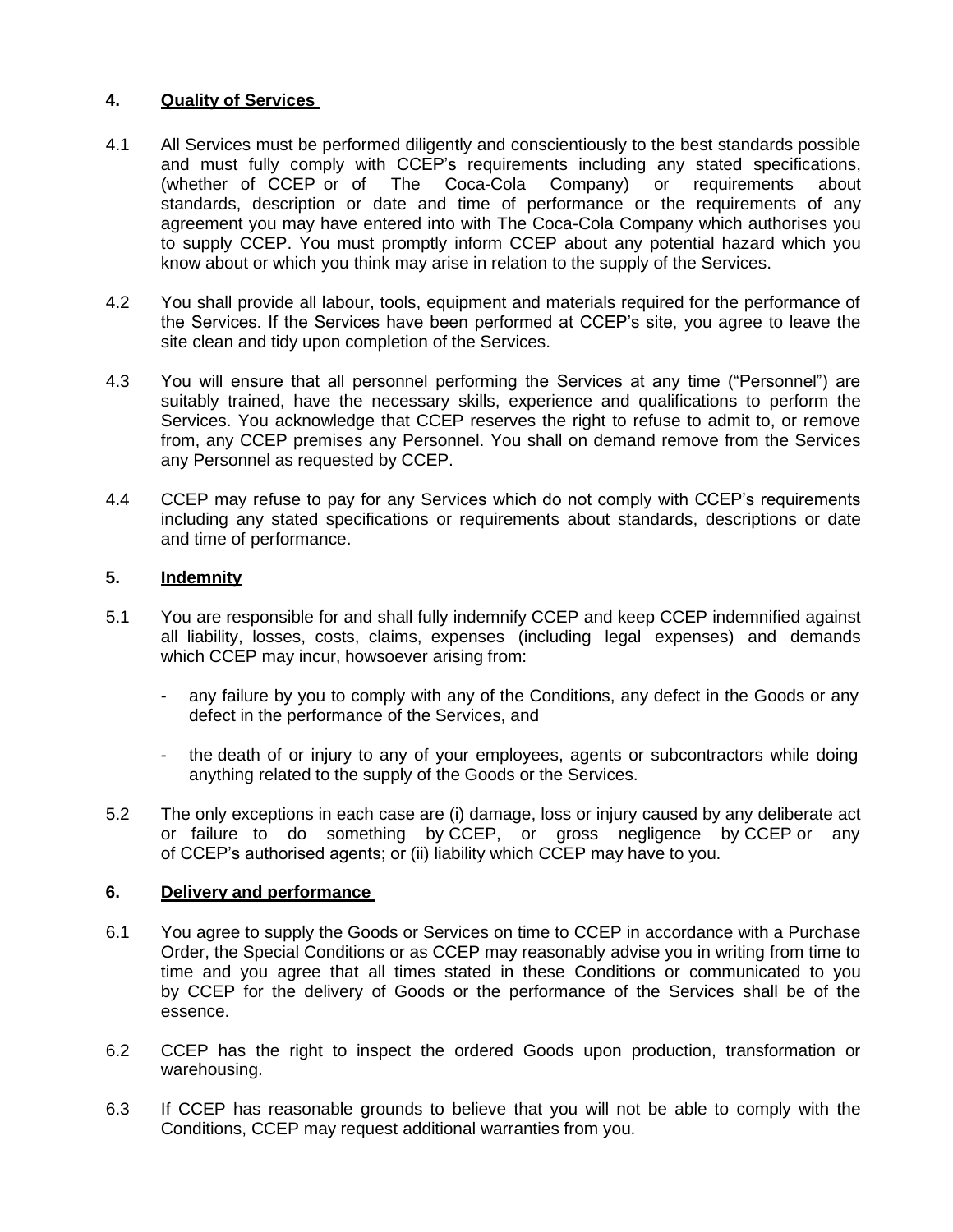- 6.4 CCEP reserves the right upon reasonable notice to adjust the rate of delivery of the Goods or the time at which the Services will be performed. No costs will be charged to CCEP as result of such adjustment, unless upon written approval by CCEP.
- 6.5 Delivery of the Goods or Services before the agreed delivery date can only occur after CCEP's prior written agreement. Such agreed early delivery shall not modify the agreed payment terms.
- 6.6 You agree to notify CCEP immediately if there is likely to be a delay in the delivery of the Goods or the time at which the Services will be performed, stating the estimated period of delay.
- 6.7 CCEP may cancel any Purchase Order it has placed for Goods or Services if they are not delivered or performed by the date and time specified in the Purchase Order without incurring any liability to the Supplier, but CCEP agrees to pay the price for Goods or Services already supplied or performed that comply with the Purchase Order if such partial supply or performance is of use to CCEP. This right to cancel is in addition to any other rights CCEP may have.
- 6.8 Unless CCEP agrees otherwise in writing, you will transport the Goods to the delivery address stated on the Purchase Order or the Special Conditions at your cost. All Goods and any packaging containing the Goods must be clearly marked with CCEP's order number, details of contents (including quantity and description), and your name, together with any other information CCEP may have requested or is required by applicable law, including but not limited to tracking requirements. Goods must also comply with any labelling instructions and identifications stated in the Purchase Order or otherwise communicated to you by CCEP.
- 6.9 If any failure by you to comply with your obligations under the Conditions causes CCEP, either directly or indirectly, to suffer Down Time then CCEP shall have the right, at CCEP's sole discretion, to claim damages (measured as a genuine pre-estimate of CCEP's losses and not as a penalty) at a rate equal to the relevant Down Time Hour Equivalent for each hour or part of one hour of Down Time caused by such failure and the parties hereby agree that this is a genuine pre-estimate of CCEP's loss and not a penalty. For the avoidance of doubt, the payment of any such damages shall not prejudice any other remedies that CCEP might have under the Conditions.
- 6.10 CCEP shall have the right from time to time to conduct delivery audits on the Goods that you provide. These audits will be conducted reasonably and you will be given reasonable notice so that you can attend if you wish. The audit will be conducted in the following manner:
	- CCEP will place the required delivery in quarantine and you will be notified of the time and date that the audit will take place, and at the relevant time, the delivery will be opened and checked for both quantity and quality against the Specification, the Conditions and any other terms agreed between CCEP and you (the 'Delivery Criteria').
	- If you attend the audit, the results of the audit and the percentage shortfall of delivered Goods i.e. the percentage of the number of delivered Goods failing to meet the Delivery Criteria ('Percentage Shortfall') (if any) will be reported immediately. The report will be signed by both CCEP and you.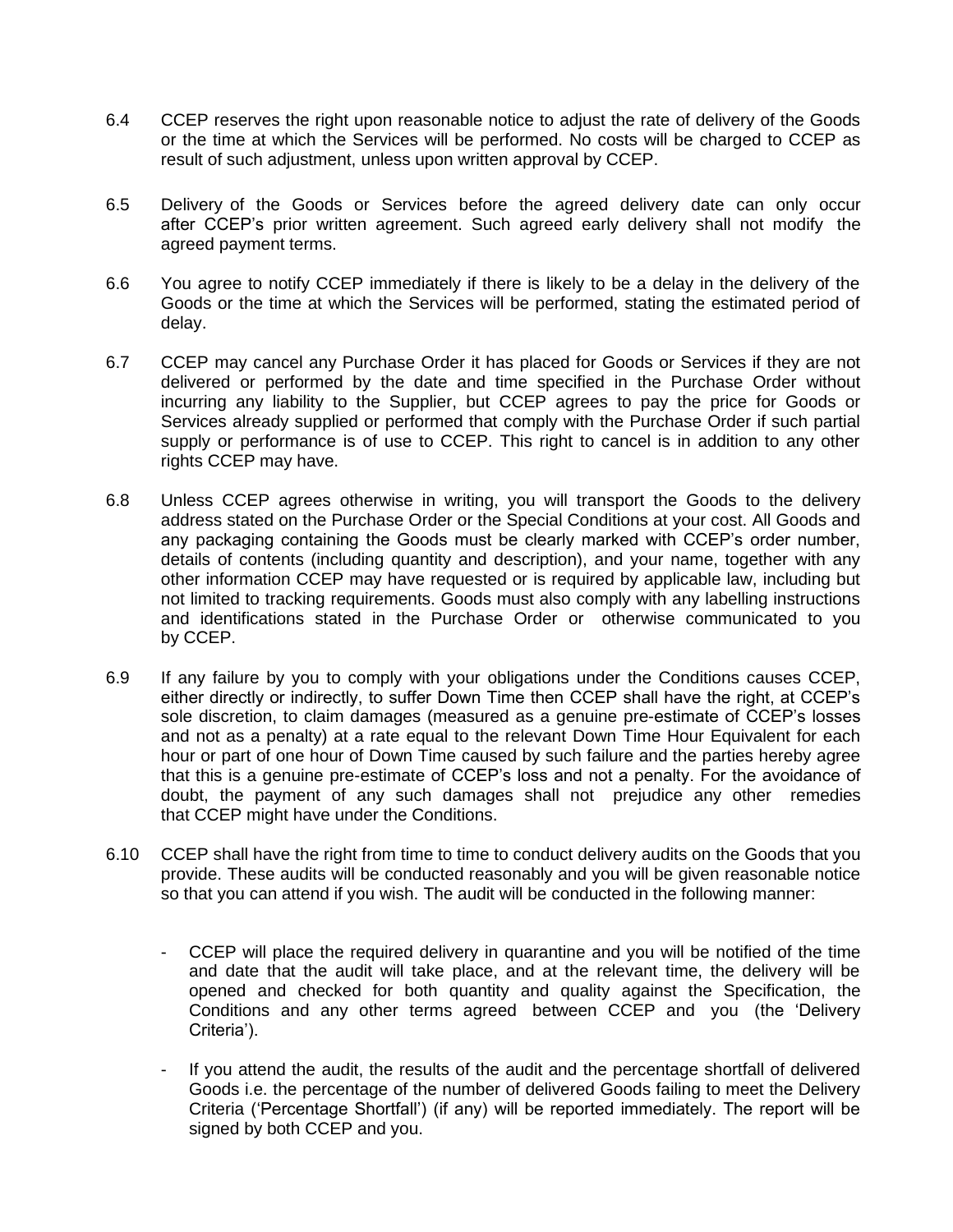- If you do not attend the audit, CCEP will notify you of the results of the audit including the Percentage Shortfall (if any). The notified results of the audit will be deemed to be accepted by you.
- If the delivered Goods are not in accordance with the Delivery Criteria twice in any three month period, then CCEP will notify you of the average Percentage Shortfall noted in the audits conducted during such three month period. CCEP will have the right either to deduct from any invoices submitted by you an amount calculated by reference to the same average percentage of all amounts you invoiced during the three months prior to the last audit conducted within the relevant three month period, or to charge you the same amount. The average Percentage Shortfall is calculated by dividing the sum of all Percentages Shortfall noted during the relevant three month period by the number of audits conducted within the same period.

## **7. Passing of property and risk to CCEP**

- 7.1 You will retain ownership of and risk in the Goods until they are delivered by you to CCEP at the delivery address stated in the Purchase Order or the Special Conditions and CCEP has confirmed receipt of delivery in writing. During such time as you retain ownership of the Goods you will adequately insure them with a reputable insurer and acknowledge that payment shall not be due from CCEP in the event of and to the extent of any insurance claim relating to the Goods. After this time CCEP will own and be responsible for the Goods whether or not payment has been made. This does not affect CCEP's right to reject the Goods.
- 7.2 If CCEP makes payment in advance in respect of any particular Goods, then CCEP will own the Goods from the time that such payment is made. For the avoidance of doubt, you will retain the risk in the Goods and adequately insure the Goods with a reputable insurer until they are delivered by you to CCEP at the delivery address stated in the Purchase Order and CCEP has confirmed receipt of delivery in writing.

## **8. Price and set-off**

- 8.1 Once any Purchase Order or any Special Conditions issued by CCEP has been accepted by you, no increase in the price of the Goods or Services may be made by you whether due to increased material costs, labour costs or otherwise unless CCEP has agreed to this in writing.
- 8.2 CCEP reserves the right to deduct any money you may owe CCEP from time to time (including any legal costs and interest) from any money which CCEP may owe you.
- 8.3 The price of the Goods shall be inclusive of all charges for packaging, package, carriage, insurance, and delivery of the Goods to the delivery address and the price of the Goods and/or Services shall include any VAT and any other taxes or duties.

## **9. Payment terms**

- 9.1 CCEP may reject in writing the invoices for Goods or Services if they do not comply with the Conditions, within 60 days of receipt thereof.
- 9.2 Unless otherwise agreed in writing, the invoices must have been given to CCEP on or before the 5<sup>th</sup> day following the month in which the Goods or Services have been delivered in accordance with the Conditions. Correct invoices must quote: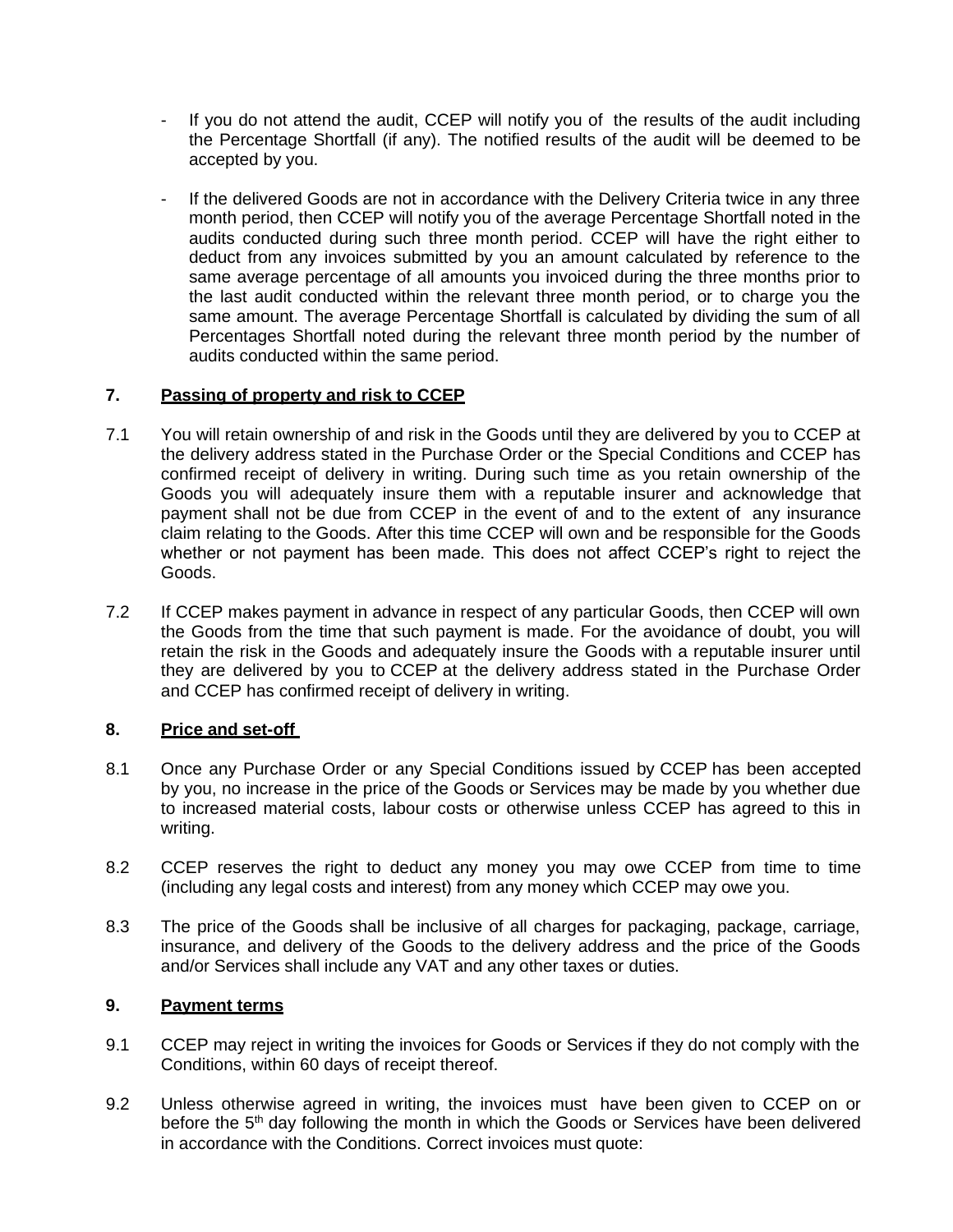- PO number or a valid CCEP contact name
- Bank account (IBAN) to which the funds should be transferred
- 9.3 If this information is missing, it will lead to rejection of invoice and delay in payment.
- 9.4 Correct credit notes must quote the invoice number to which they relate.
- 9.5 All invoices submitted to CCEP must meet the minimum EU or EEA legislation requirements. If the invoices do not meet the criteria, it will lead to their rejection and delay in payment.
- 9.6 If the Conditions have been duly complied with, CCEP shall pay all correct invoices five (5) days after the end of the calendar month following 60 days from the date of the invoice except as specified otherwise in the purchase order or if restricted under mandatory applicable laws or otherwise agreed by the parties in writing. List of this exceptions are available at the following link: https:/[/www.ccep.com/pages/terms\\_of\\_purchase](http://www.ccep.com/pages/terms_of_purchase)

If the payment date is a weekend or a public holiday, payment shall be made on the next working day following the weekend or public holiday. You agree to show VAT, where applicable, on all invoices issued to CCEP.

- 9.7 CCEP will pay you by wire transfer, unless CCEP agrees in writing to pay you in a different way. You agree to supply CCEP with your bank account details when CCEP asks you, or whenever these bank account details are updated.
- 9.8 In case CCEP fails to pay any sum within 30 days of the above mentioned payment term, other than in the case of a genuine dispute, you have the right to charge CCEP interest on the overdue sum for the period from the due date of payment up to the date of actual payment. Interest shall be paid at the yearly rate of 2% above the Marginal Lending Facility rate held by the European Central Bank. If you are established in Iceland, the penalty interest rate shall at any time equal the rate decided by the Central Bank of Iceland in accordance with Article 6, Paragraph 1, of Act no. 38/2001.

# **10. Compliance with legislation**

- 10.1 You warrant that the Goods and Services (including all materials in contact with Goods)supplied by you under these Conditions, and the manufacture, packaging, delivery and distribution of such Goods and performance of such Services by you, your employees, workers, agents and sub-contractors, shall comply with:
	- all applicable national, local and/or EU legislation; including but not limited to any legislation regarding anti-bribery, labour (including but not limited to work permits, work safety provisions, accident prevention provisions, concealed labor, anti-slavery and human trafficking, employment of foreign workers, equal treatment and wages, compensation, benefits and/or other labour conditions), environment, tax and social security, data protection, and food;
	- all industry and government codes of practice including, but not limited to, regulations relating to materials and articles which come into contact with food and hiring of personnel;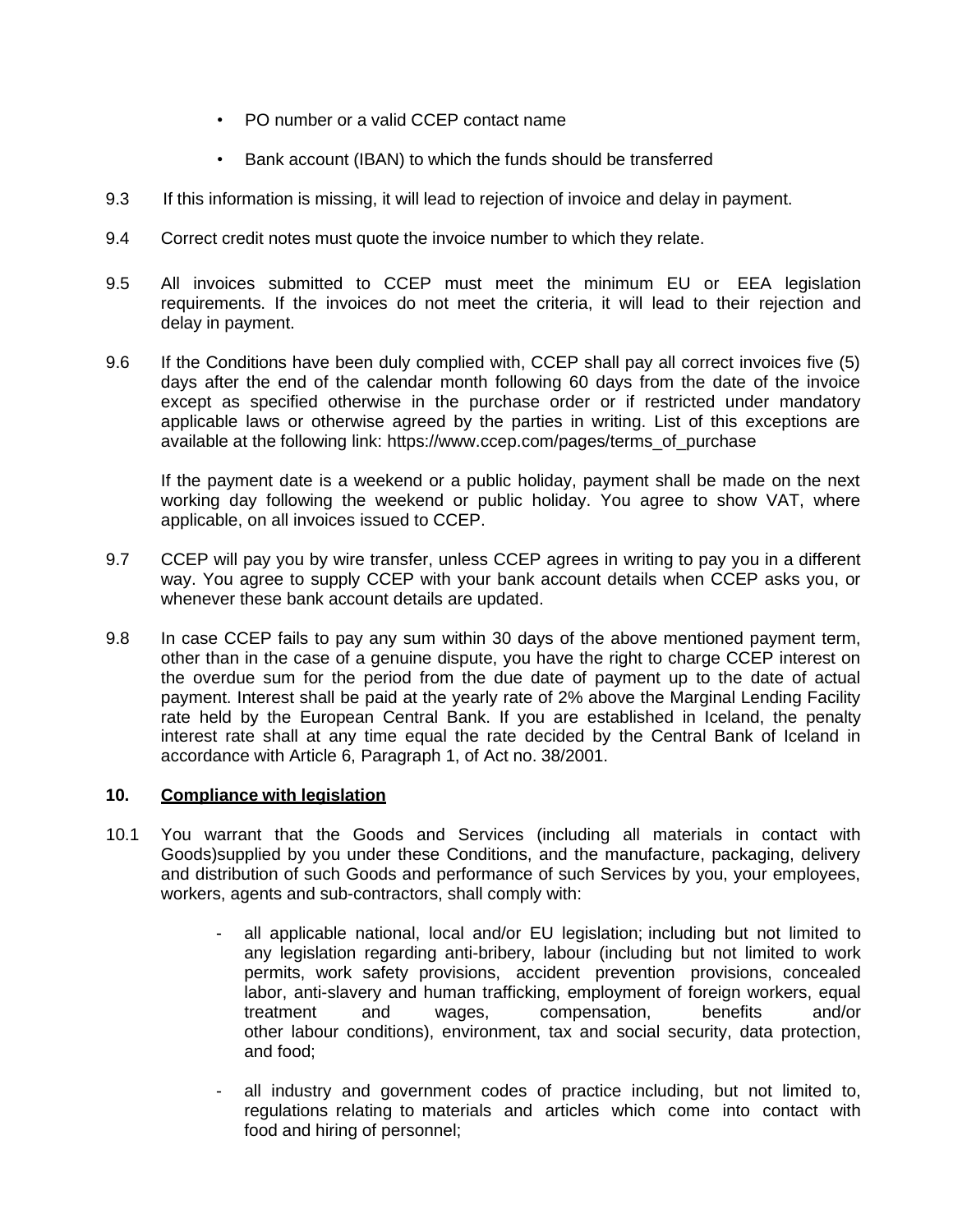- all health and safety requirements that CCEP may notify you of from time to time including, but not limited to, all safety and site rules and notices displayed by CCEP at its sites from time to time;
- CCEP's Supplier Guiding Principles which are published and updated from time to time on [www.ccep.com,](http://www.cokecce.com/) which by agreeing to these Conditions you confirm you have read and understood and that you will fully comply with.
- 10.2 You are responsible for and warrant to CCEP that you shall provide your employees and/or workers (and shall procure that any sub-contractors or agents whose employees or workers participate in the provision of the Services shall provide such employees and workers) with the wages, compensation, benefits and/or other labour conditions to which they are entitled under contract and /or according to the applicable laws in the Jurisdiction and the provisions of these Conditions.
- 10.3 You represent and warrant that you will not (and shall procure that any sub-contractors or agents whose employees or workers participate in the provision of the Services shall not) discriminate or permit discrimination against any person or group of persons in any manner prohibited by European Union, national, regional, or local laws.
- 10.4 You represent, warrant and undertake to CCEP that neither you nor any person in your supply chain uses trafficked, bonded, child or forced labour or has attempted to use trafficked, bonded child or forced labour within its supply chain.
- 10.5 You agree to ensure that before starting work at any of our sites, your employees, agents and sub-contractors will be made aware of all relevant health and safety requirements which CCEP may notify you of from time to time, including but not limited to all CCEP's safety and site rules. You shall be and shall remain fully responsible and liable for the acts, omissions and management of the Personnel. You undertake to comply (and procure that any sub-contractors or agents whose employees or workers perform Services hereunder at any time shall comply) with the labour, social security, tax and occupational hazard prevention regulations in force in respect of all Personnel.
- 10.6 You acknowledge and warrant that all Personnel who shall be engaged, currently are engaged or previously were engaged in the provision of the Services have no (and will have no) direct relationship with, and are not (and will not be or become at any time on commencement, during or on termination of the Services) workers, agents or employees of CCEP whether pursuant to any national legislation derived from the EU Acquired Rights Directive or otherwise.
- 10.7 You will ensure that all Personnel have the right to work in the country in which they are performing Services and that you (and any third party employer or supplier of such personnel) have complied with all applicable immigration laws.
- 10.8 You agree to provide CCEP with reasonable evidence of your compliance with 10.1 10.7inclusive on demand and to provide reasonable assistance to CCEP to perform any activity required by any regulatory body for the purpose of complying with anti- slavery or immigration requirements.
- 10.9 You shall fully indemnify, keep indemnified and hold harmless CCEP against any liability, costs, expenses (including legal expenses) losses, damages, penalties and fines, demands and claims (including but not limited to claims from Personnel engaged at any time in the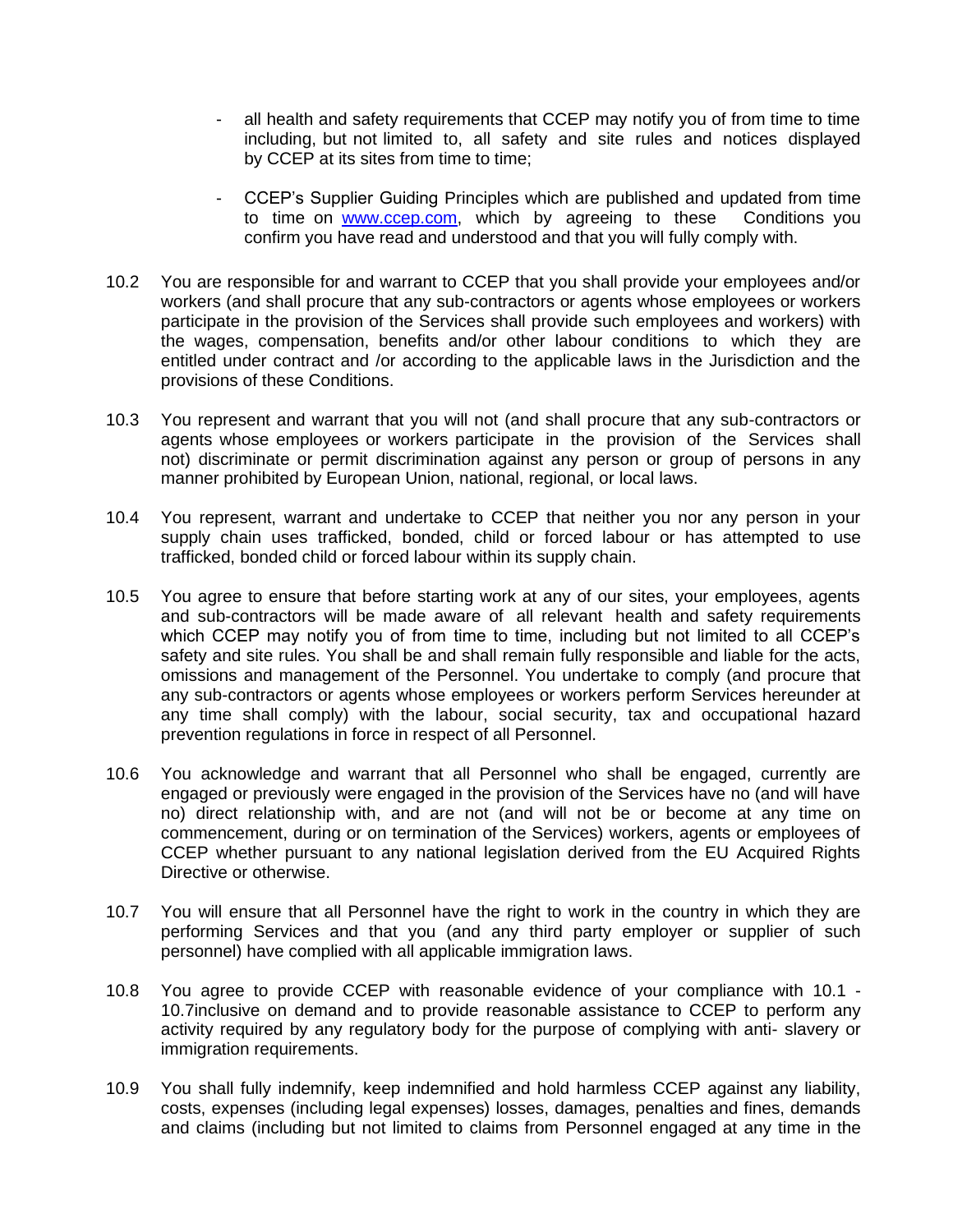provision of the Services, any Labour Authority, Tax Authority, Food Authority and/or other authorities) (together "Liabilities") CCEP may suffer due to you non-compliance with the warranties in articles 10.1 – 10.7 inclusive. Without limitation, in the event that the employment of any Personnel shall transfer or be claimed to have transferred to CCEP by operation of the Acquired Rights Directive or any national legislation derived from it, CCEP shall be entitled to terminate the employment of such Personnel within a reasonable period of becoming aware of the same and you shall indemnity CCEP in accordance with this paragraph in respect of any employment costs, dismissal costs or other Liabilities CCEP may suffer as a result of such transfer or claimed transfer of employment.

10.10 You agree to deliver all the necessary translated documentation in the local language according to the national applicable law at CCEP request.

## **11. Breach**

- 11.1 If you commit a material breach of the Conditions, or commit a non-material breach which you fail to remedy within seven (7) days of receipt of written notice from CCEP, CCEP may suspend the performance of its obligations under the Conditions and/or have the right to treat the Conditions as ended without further notice.
- 11.1 Without prejudice to any other remedy, if any Goods or Services are not supplied in accordance with the Conditions, then CCEP will be entitled to either require you to supply replacement Goods or perform replacement Services within 48 hours or to require the repayment of any payment that has been made.
- 11.2 Each party will have the right to terminate the Conditions, according to the applicable national law, without any liability in the event that the other party enters into liquidation, goes bankrupt, becomes unable to pay its debts in the ordinary course of business, pass a resolution for a winding up, has a receiver appointed over all or any significant part of its assets or otherwise becomes insolvent under the laws of the country in which it is incorporated.

#### **12. Cancellation**

CCEP may cancel the Purchase Order and terminate the Conditions for the supply of Goods or Services at any time by giving you a reasonable notice of this in writing. If CCEP does this, CCEP agrees to pay you a reasonable price for all Goods which you have supplied (and which CCEP has not rejected) and for all Services you have performed in accordance with CCEP's requirements up to the time of cancellation or termination. CCEP will not be responsible to you for any costs, loss or damage which you may suffer as a result of this.

#### **13. Intellectual property**

- 13.1 You warrant that the supply by you to CCEP of the Goods or Services will not infringe any patent, trade mark, copyright or design or other intellectual property or related right.
- 13.2 You agree to fully indemnify CCEP and keep CCEP indemnified against any liability, costs, expenses (including legal expenses) loss or damages CCEP may suffer due to the breach of your warranty in 13.1.
- 13.3 All intellectual property rights and know-how which may be created in connection with the Goods or Services will belong to CCEP which, as a consequence, will retain all rights of reproduction, representation and adaptation. You agree to (i) communicate them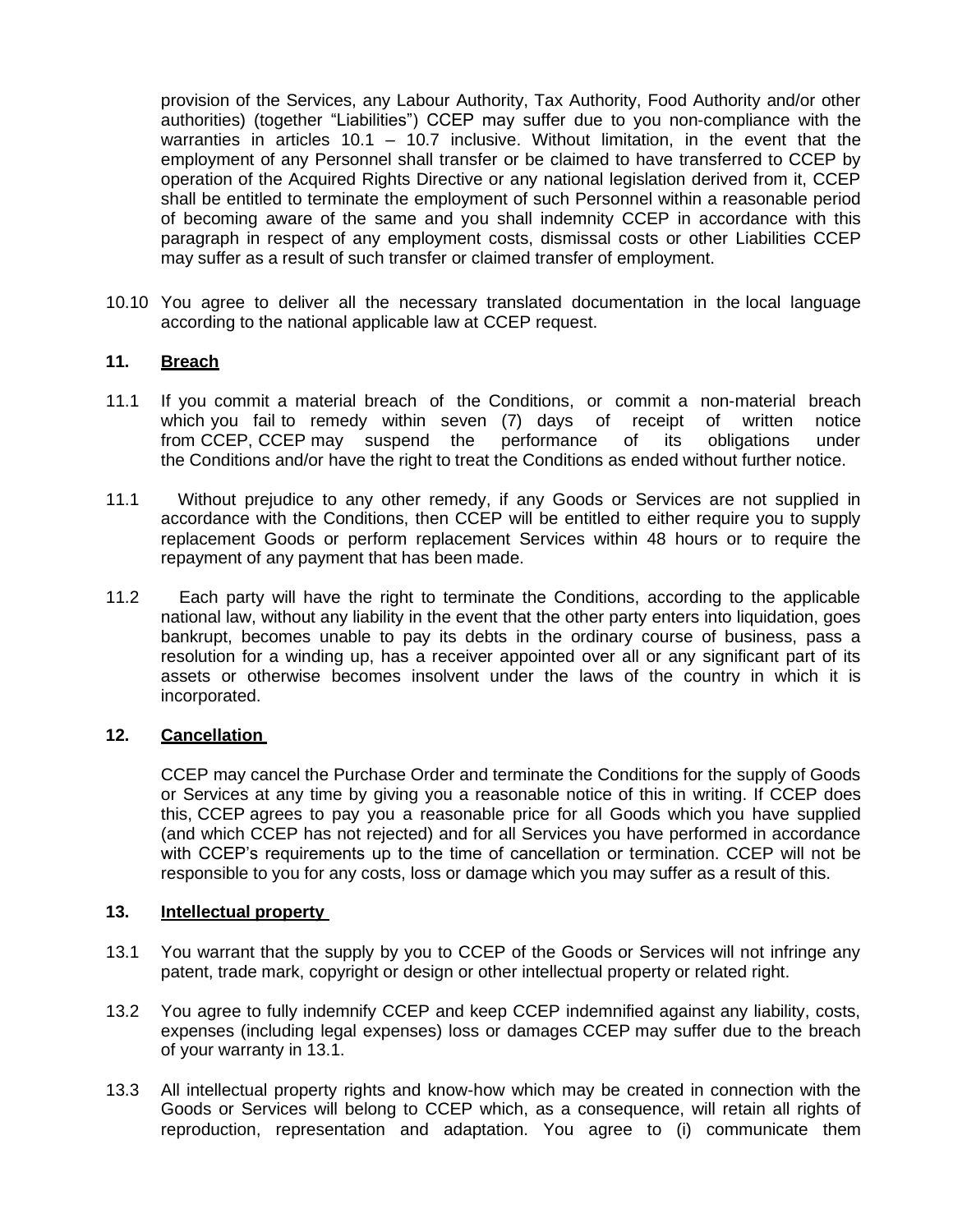immediately to CCEP; (ii) maintain them strictly confidential; (iii) refrain from submitting any application for their registration; and (iv) assign to CCEP any and all title on these know-how and intellectual property rights including any patent, trade mark, copyright, design or any other intellectual property right at no cost to CCEP.

13.4 CCEP may supply to you or pay for materials which make use of patents, trademarks, copyright, designs or any other intellectual property rights or know-how. You agree not to use, copy, disclose or reproduce these intellectual property rights, information and materials without first obtaining CCEP's agreement in writing. You agree to return to CCEP all of these items and copies you may have made of them when CCEP requests this of you at no cost to CCEP and in any event immediately as soon as the Conditions are terminated, for whatever reason.

## **14. Confidentiality**

- 14.1 All documents, specifications, plans, drawings and any other information which CCEP may supply to you remain CCEP's property. You agree to keep any information you may obtain from CCEP confidential and not to pass it on to anyone unless CCEP has agreed otherwise in writing or you have a legal obligation to do so or the information is available in the public domain.
- 14.2 Neither you nor CCEP shall publish or cause any public statement to be made about the Conditions without the prior written consent of the other.
- 14.3 You agree that you will guarantee compliance with 13, 14.1 and 14.2 by your employees, agents and subcontractors.

### **15. Data protection**

- 15.1 You shall comply with all applicable Data Protection Legislation in relation to your obligations under these Conditions. For the purposes of this clause 15, "Personal Data" shall have the meaning ascribed to it in the Data Protection Legislation and for the purposes of clauses15.2 to 15.4 below shall relate to Personal Data processed by you for or on behalf of CCEP under these Conditions.
- 15.2 Where you process Personal Data pursuant to these Conditions for or on behalf of CCEP, you shall at your sole cost,
	- (a) process the Personal Data in accordance with CCEP's instructions from time to time in accordance with these Conditions, and for no other purpose;
	- (b) not disclose the Personal Data or information extracted from the Personal Data to third parties without the prior written approval of CCEP;
	- (c) not cause CCEP to be in breach of any Data Protection Legislation;
	- (d) return to CCEP, and/or permanently destroy and expunge from its information technology systems, networks and equipment, all copies of Personal Data in its possession or control at its sole cost, on demand by CCEP; and
	- (e) implement appropriate technical and organisational measures against unauthorised or unlawful processing of Personal Data and against accidental loss or destruction of, or damage to, Personal Data, as if it were the Data Controller in respect of that Personal Data, in compliance with the Data Protection Legislation, and shall provide CCEP with any information which CCEP requests in relation to the technical and organisational measures which it has implemented, and promptly comply with any requirements made by CCEP to ensure that the technical and organisational measures implemented comply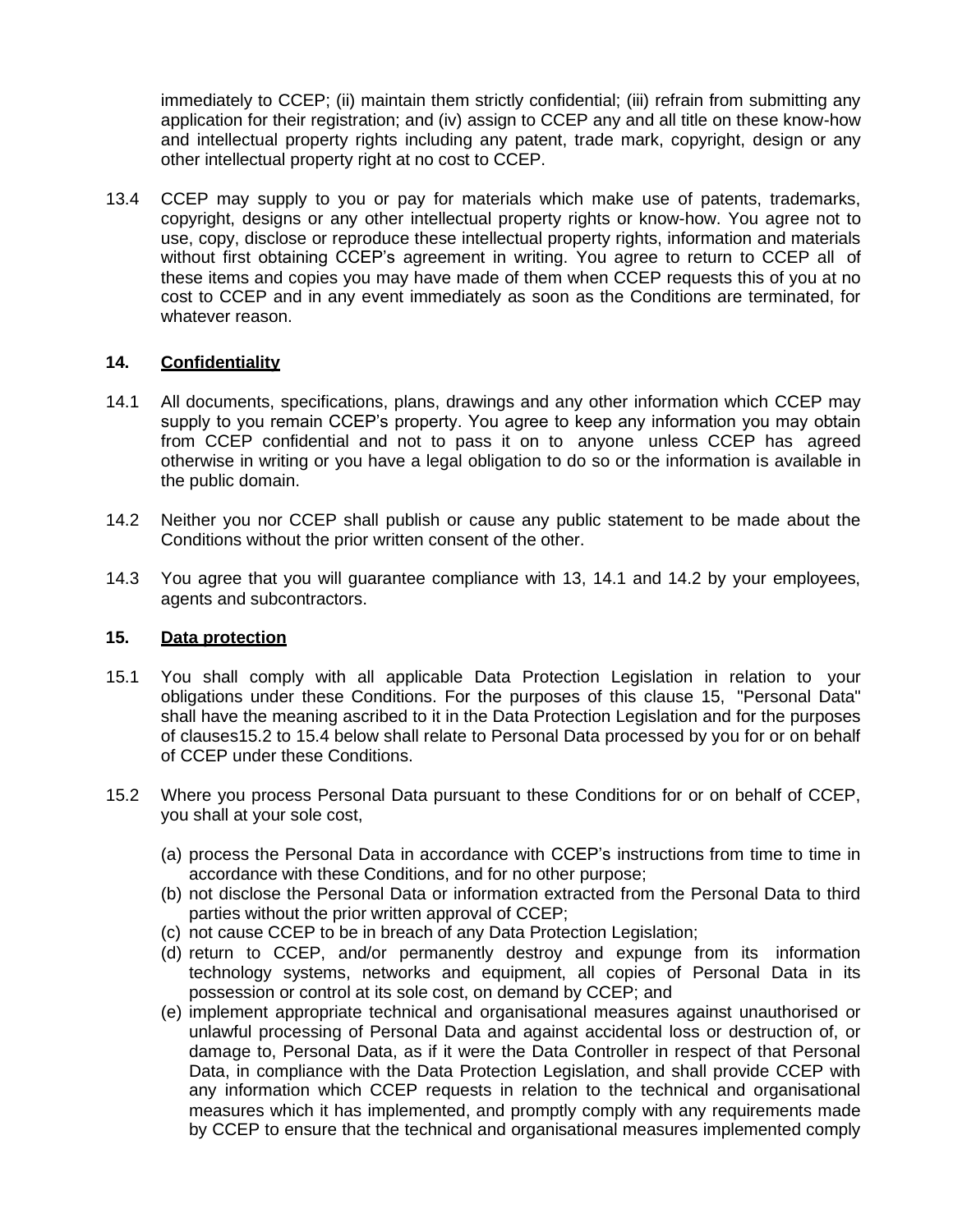with the Data Protection Legislation.

- (f) in addition to the confidentiality requirements under clause 14.3, ensure that persons processing the Personal Data shall be appropriately trained in data protection compliance before they take up their duties;
- (g) not transfer, or otherwise process any Personal Data outside (a) the European Economic Area or b) those territories in respect of which the European Commission has made a positive finding of adequacy of the protection of personal data, except with the prior written consent of CCEP and in accordance with any additional terms CCEP may impose on such transfer, e.g. a contract incorporating the EU-Standard Contractual-Clauses. The foregoing provisions of this clause shall apply to any onward transfer from such permitted territories.
- 15.3 You shall provide all reasonable assistance and information to CCEP or at CCEP's direction to third parties (where relevant) to demonstrate compliance with the Data Protection

Legislation. In particular, you agree to provide such assistance as may be necessary to enable CCEP to:

- (a) demonstrate your compliance with your obligations under these Conditions;
- (b) comply with requests for subject access from data subjects;
- (c) respond to information notices or enforcement notices served upon CCEP by a relevant regulator;
- (d) respond to complaints from data subjects.
- 15.4 Where you become aware of a data security breach, or any other relevant incident that affects the security or integrity of Personal Data (a Personal Data Breach), you shall:
	- (a) inform CCEP promptly, and in any event within 24 hours of the relevant Personal Data Breach;
	- (b) provide to CCEP all relevant information about the Personal Data Breach to include any investigation by CCEP and/or relevant regulator;
	- (c) provide to CCEP all other information required by CCEP in order to make a notification to a relevant regulator; and
	- (d) take any reasonable steps requested by CCEP in order to contain and respond to the Personal Data Breach.
- 15.5 Where you provide data to CCEP pursuant to these Conditions (including Personal Data), you acknowledge and agree that:
	- (a) CCEP may process such data in connection with the business relationship between you and CCEP, including for carrying out or terminating these Conditions.
	- (b) CCEP may transfer such data to its authorised external service providers for processing to the extent reasonably required to carry out these Conditions – e.g. for the purpose of invoicing ;and
	- (c) CCEP may transfer such data for processing to territories outside the European Economic Area];

and you confirm that you have all necessary permissions and consents to provide such data to CCEP for such purposes.

15.6 "**Data Protection** Legislation*"* means the Data Protection Directive (95/46/EC), the Directive on Privacy and Electronic Communications (2002/58/EC), and all applicable laws and regulations relating to the processing of Personal Data and privacy (including, where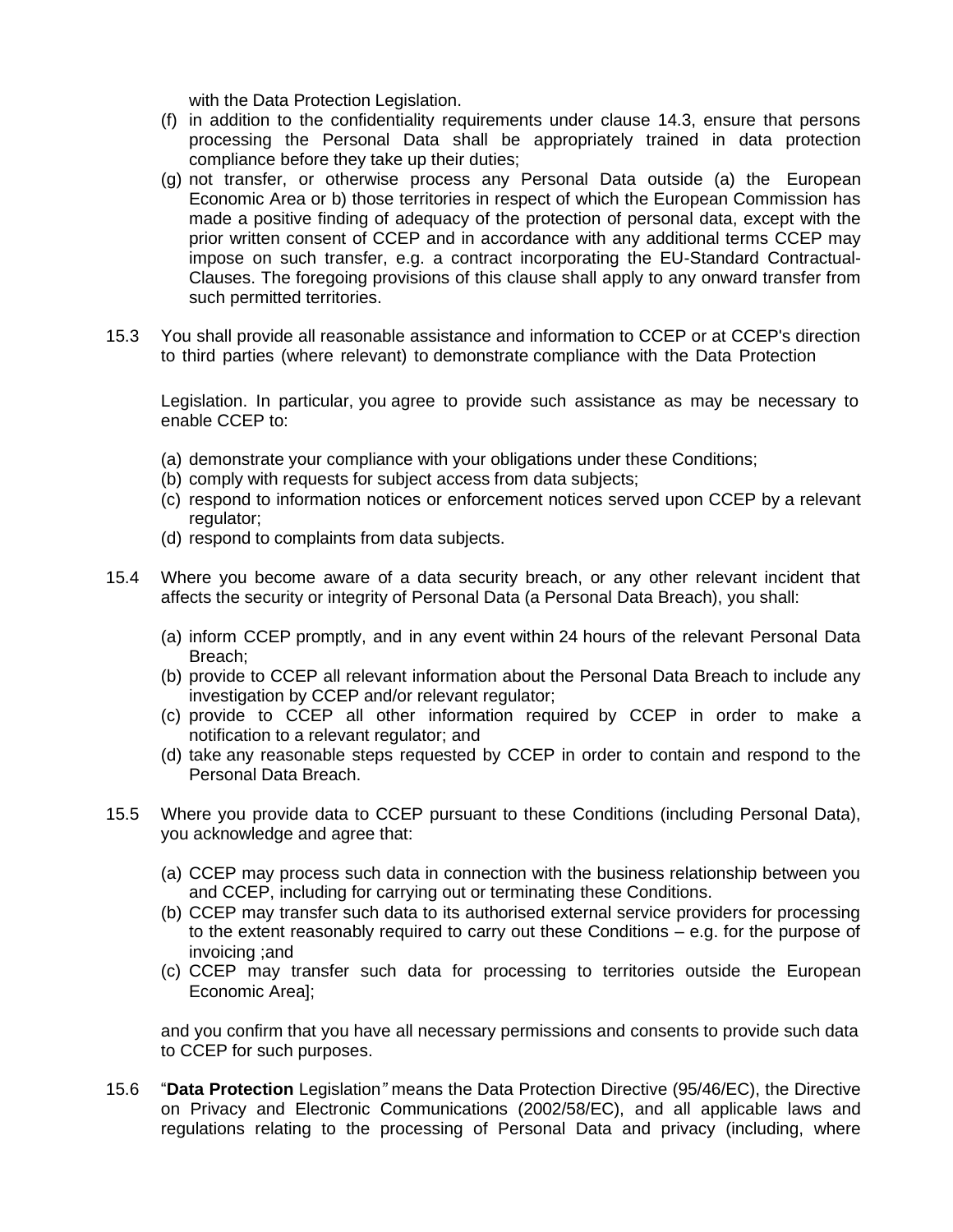applicable, the guidance and codes of practice issued by any competent authority) and which shall include the General Data Protection Regulation (2016/679/EU) when it enters into force. "**Personal Data**" shall have the meaning set out in the Data Protection Legislation.

## **16. Advertising**

You agree not to use any trading relationship between you and CCEP, CCEP's name and trading style or any registered or unregistered trade mark which CCEP may use, for any marketing or advertising purposes, without first obtaining CCEP's agreement in writing.

## **17. Past failure to action breach**

CCEP may take action against you if you breach these Conditions even if CCEP has not taken any action against you in the past when you have breached these Conditions.

## **18. Applicable Law & Jurisdiction**

The laws of the country in which the contracting CCEP entity is incorporated, applies to these Conditions and any agreement between you and CCEP, supplemented by the applicable statutory provisions. The application of the UN Convention on the International Sales Goods (CISG – Vienna, 1980) is excluded. You agree to any dispute between you and CCEP being dealt with by the courts located in the country in which the contracting CCEP entity is incorporated.

### **19. Enforceability & Severance**

If one or more of the provisions of these Conditions shall be held by a court of competent jurisdiction as unenforceable, in whole or in part, under any enactment or rule of law, such term or provision or part shall to that extent be deemed not to form part of these Conditions but the validity and enforceability of the remainder of these Conditions shall not be affected. In such an event, each of the parties shall enter into good faith negotiations to amend such provision in such a way that, as amended, it is valid and legal and, to the maximum extent possible, carries out the original intent of the parties as to the point or points in question.

In the event of a conflict, the Special Conditions shall take precedence over the General Conditions.

#### **20. Notices**

- 20.1 Any notice required or permitted to be given by either you or CCEP under the Conditions shall be in writing addressed to the other at its registered office or principal place of business or such other address as may have been notified to the other.
- 20.2 Any notice required to be given under the Conditions shall be deemed to have been properly served if delivered personally or sent by registered letter or e-mail to the party concerned at the address referred to in 20.1. In the absence of evidence of earlier receipt, any such notice shall be deemed to have been given;
	- if left personally, when left at the address referred to in 20.1;
	- if sent by registered, two days after posting, and
	- if sent by e-mail, the day of e-mail receipt.